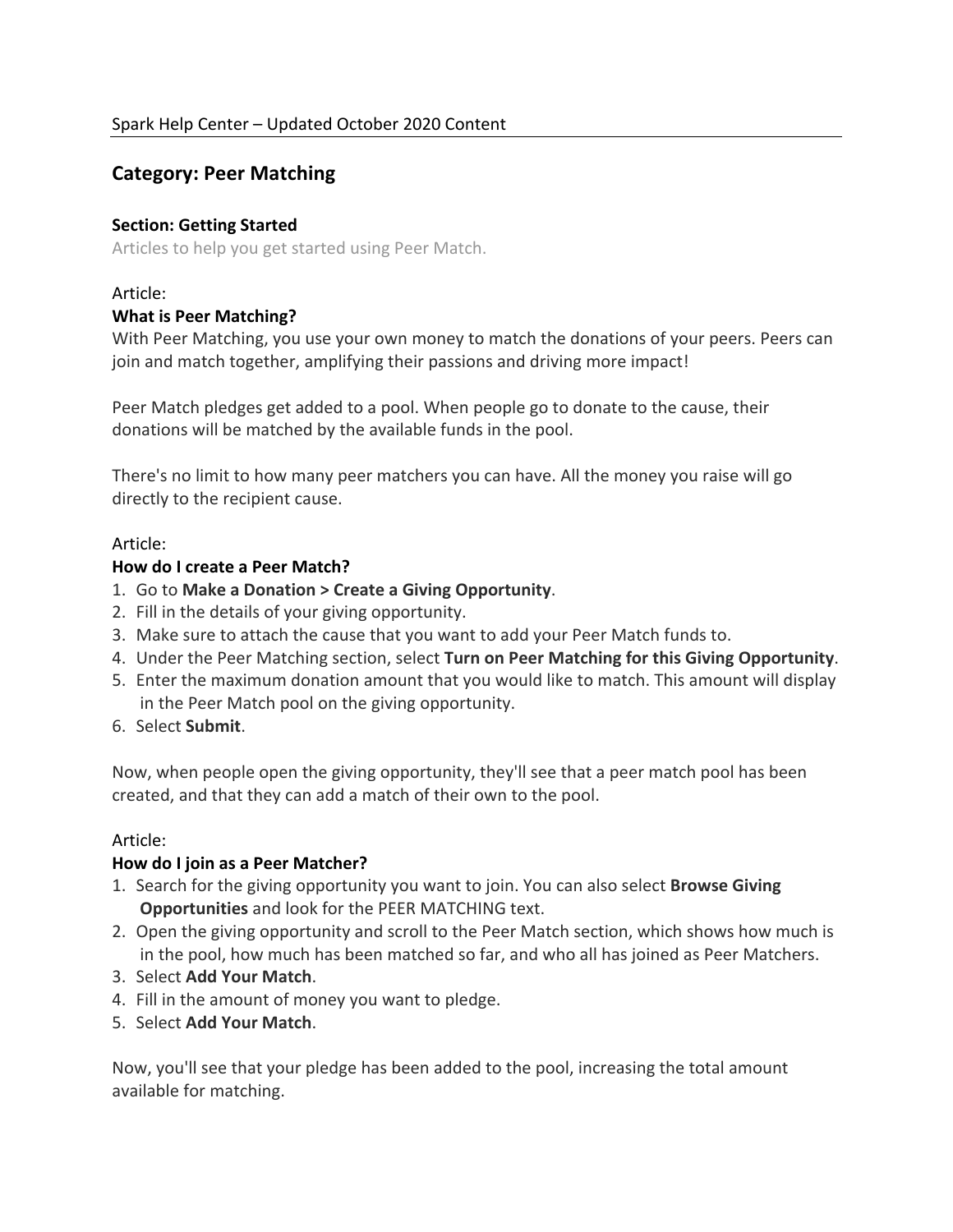## Article:

## **How will I know when my Peer Match funds are used up?**

When your Peer Match funds are used up, or if the giving opportunity ends, you'll get an email and a dashboard notification. Both the email and the notification will provide you the link to pay for your pledge.

#### Article:

## **How do donations multiply with Peer Matching?**

How donations multiply with Peer Matching can sometimes be a bit tricky. To help, here's an illustration on how three donations: **\$10**, **\$25**, and **\$100** multiplied with Peer Matching. *Note*, the illustration includes a 1:1 company match, which may not be the same for all programs.

The total raised for the cause in this example is \$540! Each donation received a company match and a Peer Match. And each Peer Match received its own company match.

## Article:

## **How are the matching funds in the pool disbursed across one donation?**

The disbursement is the proportion of what each Peer Matcher pledges divided by the total money in the pool.

As the amount of people joining the peer match increases, the math can get pretty complicated. But here's a simplified example to help:

A giving opportunity has two Peer Matchers and a total pool of \$1000. The first person pledges \$900. The second pledges \$100. A donor's Peer Match will be covered 90% from the person and 10% from the second person.

#### **Section: Updating a Peer Match**

Articles on updating a Peer Match after publishing.

#### Article:

## **Can I edit my Peer Match after I add it?**

No. But, if you made a mistake on the amount, you can reach out to Benevity at sparksupport@benevity.com and we'll be happy to help!

#### Article:

## **My Peer Match funds were all used. Can I add more money to the pool?**

Yes! If the giving opportunity is open, and you've paid for your first pledge, you can add more money to the pool.

## **Section: Paying for a Peer Match**

Articles on how to pay, when to fulfill your pledge, available payment methods, and more.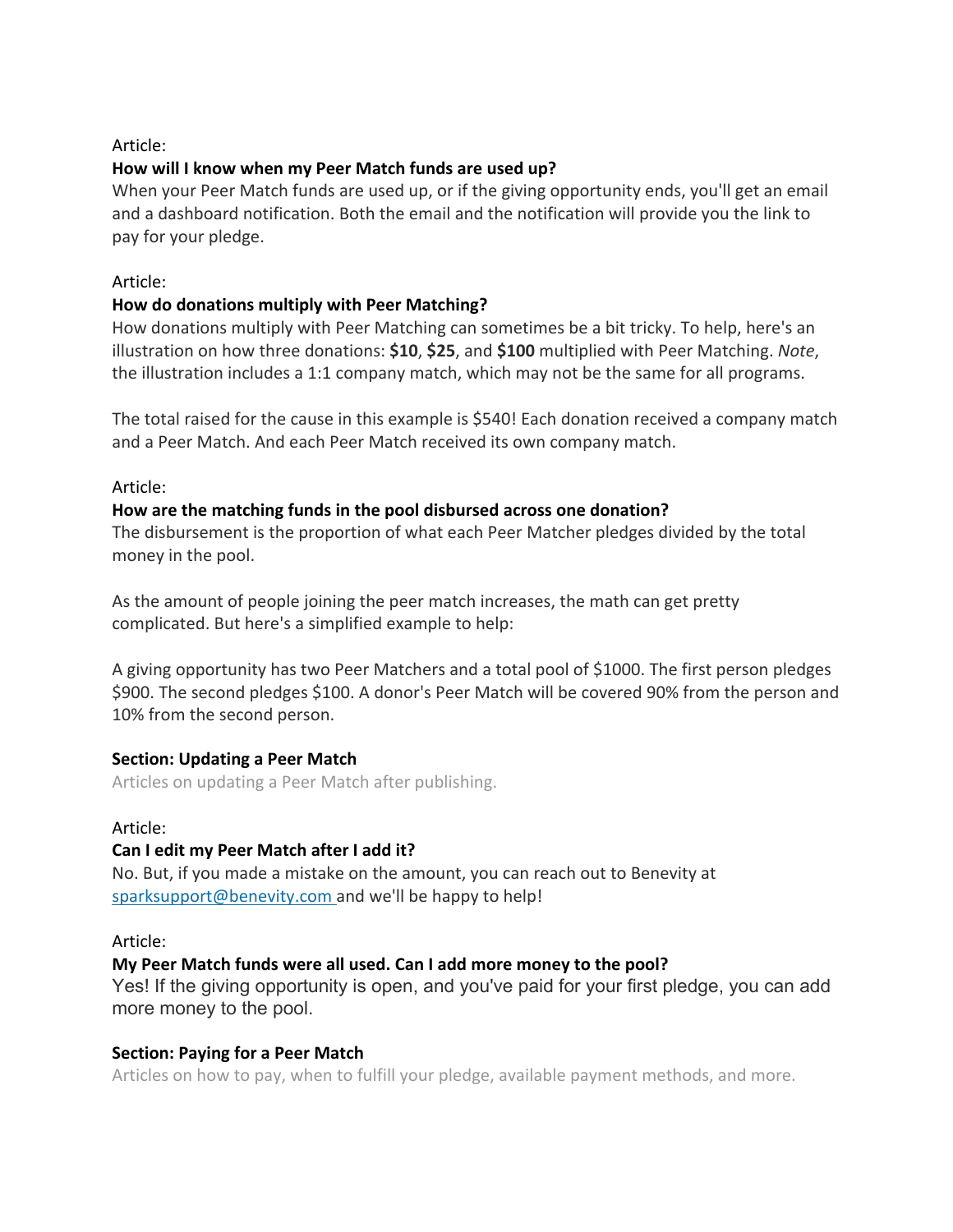Article:

## **How do I pay for my pledge?**

Once your funds have been used up, or the giving opportunity has ended, you'll need to pay for your pledge.

We'll send you an email to let you know it's time to fulfill your pledge. You'll also get a notification on your dashboard.

When you're ready to pay, here's how to do it:

- 1. Select **Pay Now** on the email or the dashboard notification.
- 2. Fill out the donation form. *Note*, credit card and payroll are the only supported payment methods at this time.
- 3. Confirm your details.
- 4. Select **Submit**.

## Article:

## **What are the supported payment methods?**

You can pay for your Peer Match with credit card or payroll.

#### Article:

#### **Can I make a recurring donation to a Peer Match giving opportunity?**

No. Donations must be one-time payments.

#### Article:

# **When I pay for my pledge with payroll, when will the donation show in the progress bar?**

The payroll donation will appear immediately and NOT update once committed.

## Article:

## **Will the donation receipt list the Peer Match amount?**

No. The receipt will only show the company match. But when you complete your donation, using the donation form, you will see how much your estimated Peer Match is.

#### Article:

## **How does the currency exchange work if Peer Matchers are located in different countries?**

The match amounts will always convert to the local currency of the user. When it's time to pay for the pledge, the currency will convert using the exchange rate of that day.

## **Section: Supporting a Cause with Peer Match**

Articles on how causes are connected to Peer Match.

Article: **Are Peer Match funds connected to the cause or the giving opportunity?**